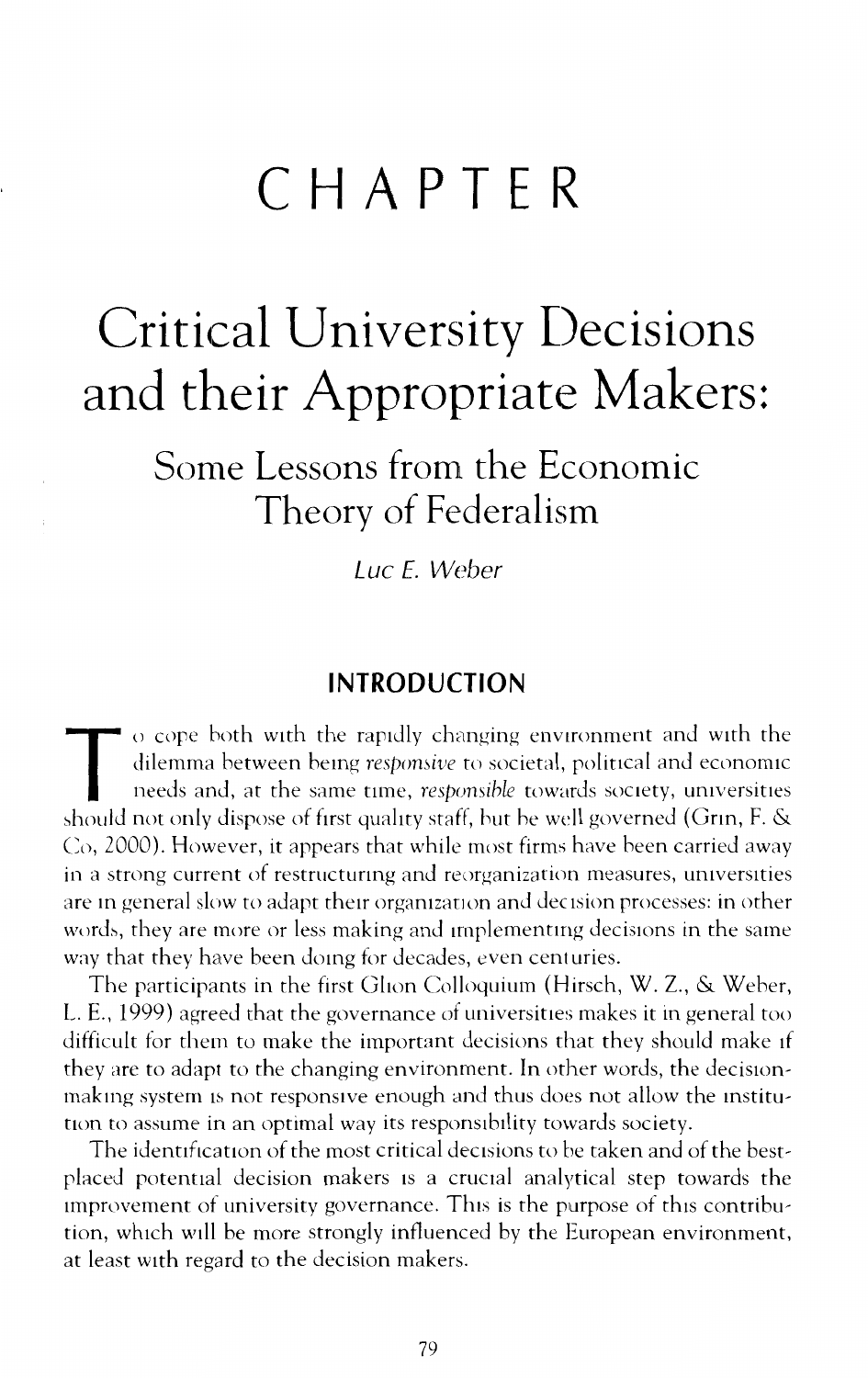First, I shall identify the most important internal and external decisions and describe the potential decision makers. Then, I shall refer to the theory of federalism, as well to pnnciples of management (private and public), to try to propose by induction who, in theory, ts best placed to make the different important decisions. Finally, I shall use these theoretical pnnciples to suggest for which decisions the different decision makers should be made responsible.

#### **CRITICAL INTERNAL AND EXTERNAL DECISIONS**

In a university, as in any other institution, numerous decisions have to be made. The scope, the target circles and the frequency of these decisions differ enormously. In other words, some decisions are cructal, or at least very important, for the future of the mstttutlon and others are minor and repetitive. Moreover, some decisions are focused mainly on the institution itself, whereas others concern the outside world, dealmg mamly with the relationship between the institution and its social environment. Finally, some decisions are regular and very frequent (daily, weekly or monthly) or regular and less frequent (every term, semester or year), whereas some decisions are quite irregu~ lar.

ln working on the details of the ideal governance system, one should obvi~ ously pay attention to all these different types of decisions. However, I shall concentrate on identifying the crucial or important decisions, distinguishing between mternal and external ones.

#### **Critical Internal Decisions**

In my opinion, the most important or crucial decisions concern the following issues.

*Infrastructure* (buildings and heavy equipment): These are by definition long term decisions which take a long time to mature, are irregular and have an enormous impact on the governance of the university, year after year. In particular, they create great rigidities m many respects, in particular if their capacity is insufficient to accommodate new students and staff or because their characteristics do not correspond to needs 10, 20 or 50 years later. Consequently, buildings might constitute a serious constraint to a reorgamzation of the universtty structure internally or regionally. This constraint is particu~ larly damaging in those European countries that have still the tradition to hutld for at least a century. Moreover, these investments m phystcal capital induce indirect costs to be covered every year by the ordinary budget, which may eventually lead to the crowding out of equally necessary mvestments in human capital. Unfortunately, decisions regarding the construction of new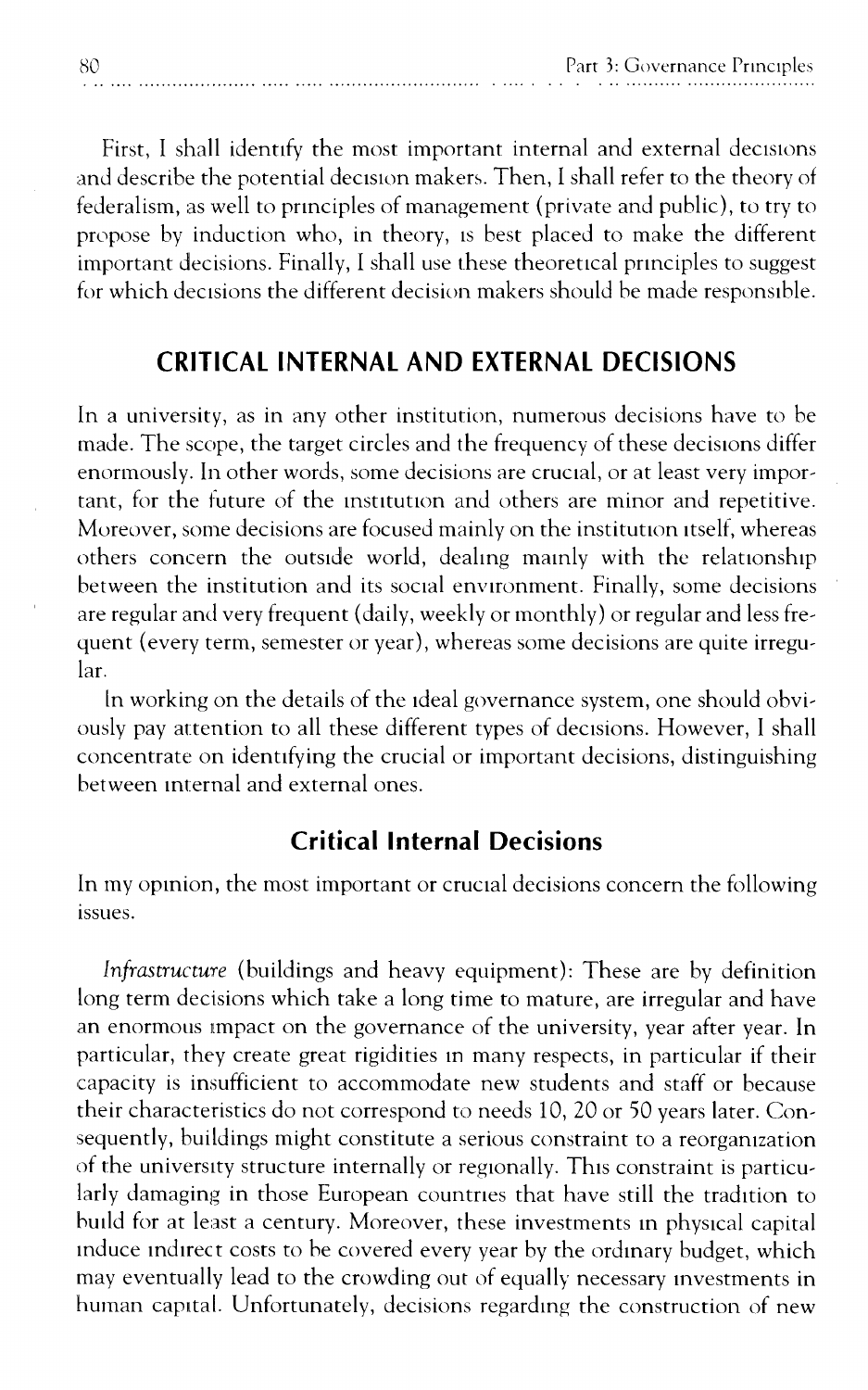buildmgs and those regardmg the development of human capital within the university are generally made separately; moreover, the growing impact of the systematic mtroduction of information technologies m teachmg and research has not yet seriously been taken into account in the planning process.

*Faculty:* Recruiting professors is also a crucial decision, due to the importance of selecting the best-qualified persons and the time span of the decision (25 to 30 years). It is nevertheless inevitable to make wrong dectsions from time to time; therefore, not only should faculty be accountable towards their institution, but also disciplinary measures against faculty who do not fulfill their tasks correctly should be more systematic. Moreover, the increased necessity to adapt to changing needs may require closing departments and/or programs, which may impose modifying the terms of reference or even dismissing tenured staff members. There are other related challengmg decisions: in particular, it is important to employ faculty according to their best capacity and to make sure they perform according to the institution's goals; moreover, it is equally important to create a favorable study and research environment and to make sure that the brightest students write a Ph.D. and go on doing research afterwards.

*University structure:* Umversities should be able to change their structure, that is their organization into subdivisions, to serve their teaching, research and extension missions better. If buildings and heavy equtpment are a source of rigidity, so is the structure of the university, that is, its rigid division into faculties  $^{\mathrm{1}},$  schools, sections, institutes, laboratories or departments. The largest subdivisions, like faculties and schools, should not be "states within states". preventing the reallocation of resources between developing or badly funded sectors and stagnating or rich sectors. Moreover, it should be easier to move smaller sectors, like institutes or departments, mto other faculties, schools and even other universities, or to close them m order to liberate the financial resources necessary to develop another activity that has greater prionty. Fmally, even the concept of organized and fixed subdivisions should be reexamined, as more and more, the potential of new discoveries or learning needs he in-between traditional disciplines.

*Institutional culture:* Umversities should be mstitutions where people- faculty, researchers and students- are pleased and proud to work. In particular, faculty should spontaneously be more faithful to their university than to their discipline and be able to operate in an environment conducive to this.

I Accordmg to the European use of the word.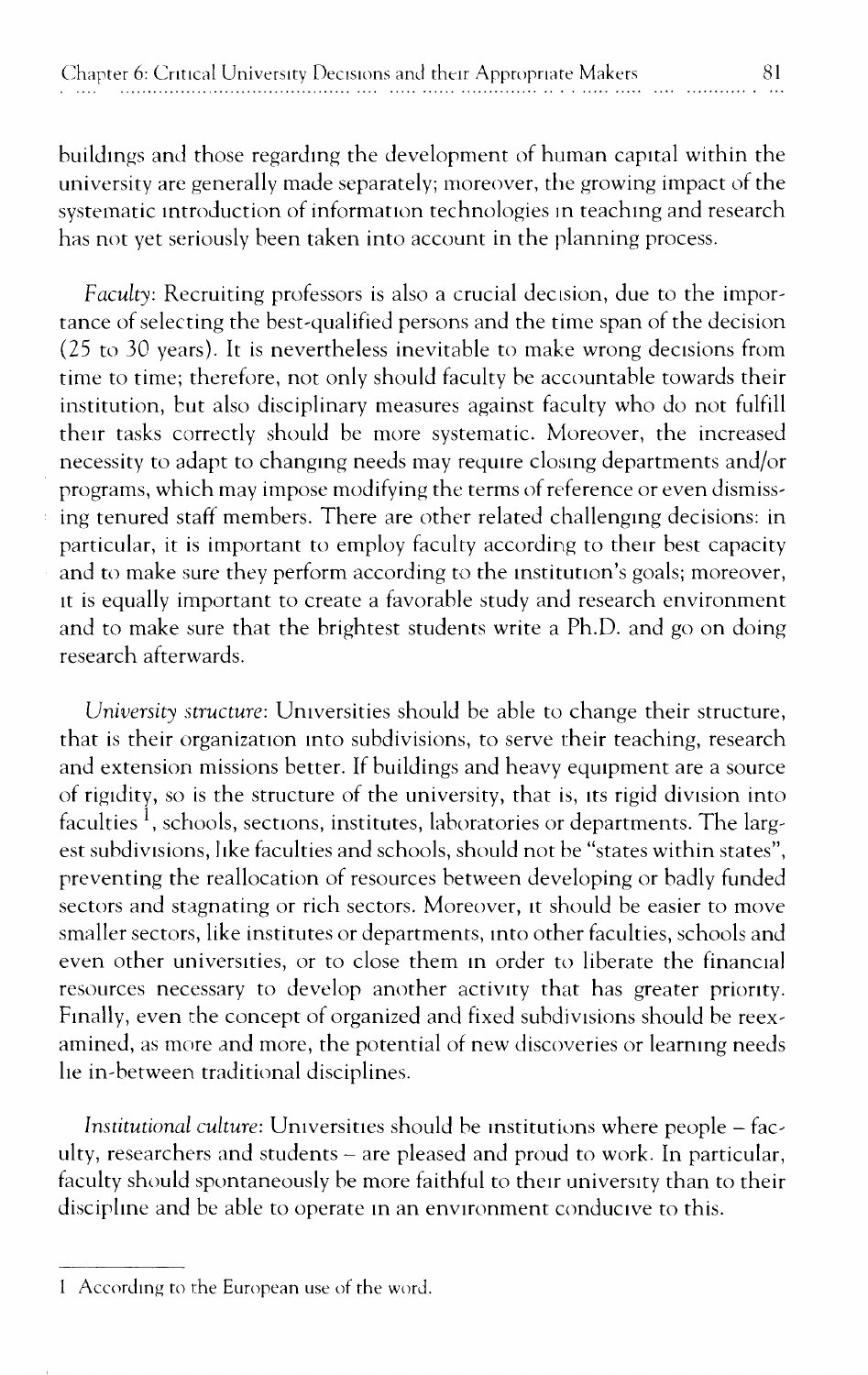Study programs: Universities should make a constant effort to update their study programs in order to offer their students an education in line with the latest developments in science and in the needs of society. This implies that the teaching staff for each discipline has critical mass, that study programs are flexible and open to allow students to participate in the planning of their education, that interdisciplinary education is promoted (without neglecting disciplinary education) and that there is sufficient coordination between the different courses, which implies that academic freedom in teaching should be subject to the higher needs of the programs.

 $\sim$  100  $\sim$  100  $\sim$ 

Teaching: Universities should pay more attention to the renewal of pedagogical methods. In particular, they should actively promote the more active participation of students in their education and the intensive use of new technologies.

Research: Universities should promote quality research (basic and applied, as well as free and contractual) in order to keep their leading position as producers of new knowledge and to assume their responsibility to have an independent and well-founded view about key societal issues. For the latter, a proactive policy on the part of the leadership of the university is necessary.

Finance: Budgetary decisions with regard both to expenditure and revenues are of great importance. On the expenditure side, the budget gives a unique opportunity to implement priorities and posteriorities. However, budgetary decisions are also at the epicenter of the conflicts of interest. On the income side, universities should try to get political support for an increased financial participation of the students and make a greater effort to reduce their dependency on State financing by searching for donations and exploiting more systematically possible collaboration and joint ventures with private firms and with the public sector.

#### **Critical External Decisions**

Due to the necessity to be more responsive without neglecting their responsibilities, universities should fight much harder against their natural tendency to behave like ivory towers or closed, protected institutions. They have to make constant efforts to open up on many fronts.

Openness and competition: To secure a good standard in teaching and research, universities should be very open. In particular, they should be truly international, accept students and faculty from different countries, promote exchange of students and faculty with other institutions, the world over, and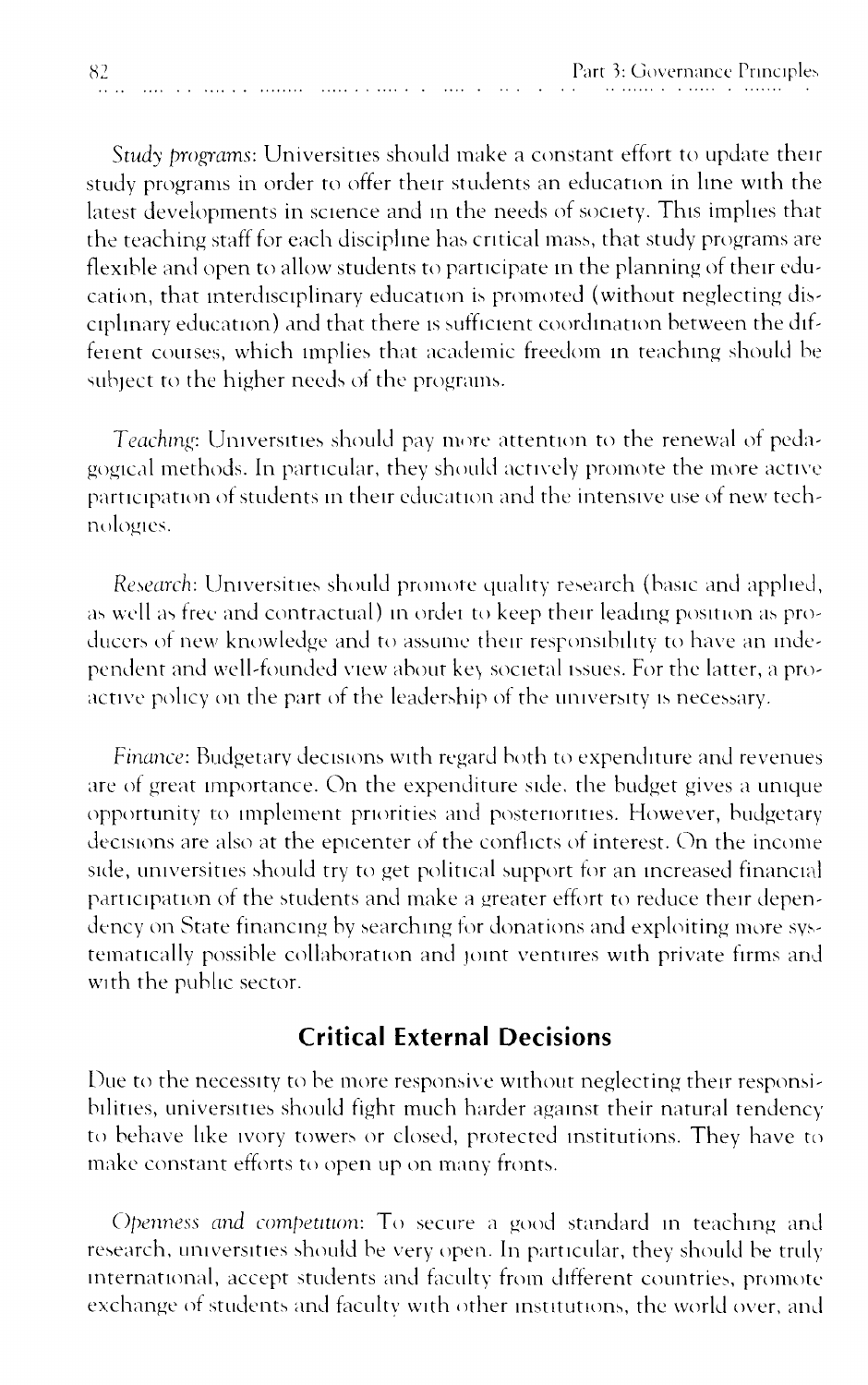take full advantage of the competitive climate that reigns in the world of higher education.

Integration in their regional and national environment: The societal responsibilities of universities force them to be involved in the daily life of the community, whether they like it or not. Therefore, they have to participate more intensively in the search for solutions to social problems.

Relationship with the political authorities: European universities are in general State institutions. Therefore, their most challenging external issue is to secure true political, cultural and scientific autonomy; in other words, to avoid undue intervention by the State. However, as the State is, at least in Europe, also their main provider of funds, universities have to be transparent and accountable towards it, in order to secure the support of the politicians and the citizens.

Networking: Universities should conclude alliances with other universities to run common teaching programs and research, promote the exchange of students and faculty and develop new courseware. European universities are supported in this effort by the European Union, which has presently taken a leading role in this respect. More than that, the Sorbonne and later the Bologna processes aimed at creating a European higher education space covering approximately thirty countries (Bologna Declaration, 1999), as well as the ambition of the European Union Commission to create a European research space, are enhancing this necessity (Communication from the European Commission, 2000).

Relationship with the private sector: Last but not least, the teaching and research initiatives recently undertaken by firms, as well as the necessity to find alternative financing solutions, should induce universities to develop joint ventures with them, while, however, paying great attention to preserving their independence.

#### POTENTIAL DECISION MAKERS

The potential decision makers are more numerous in a university than in any other institution. Some decision makers are of course more important than others; however, it appears that no one has the professional competence and the power to impose an important decision alone. This explains why universities have a secular tradition of shared governance.

I am trying to identify in this chapter all the potential decision makers, as well as their strengths and weaknesses regarding their ability to make the cru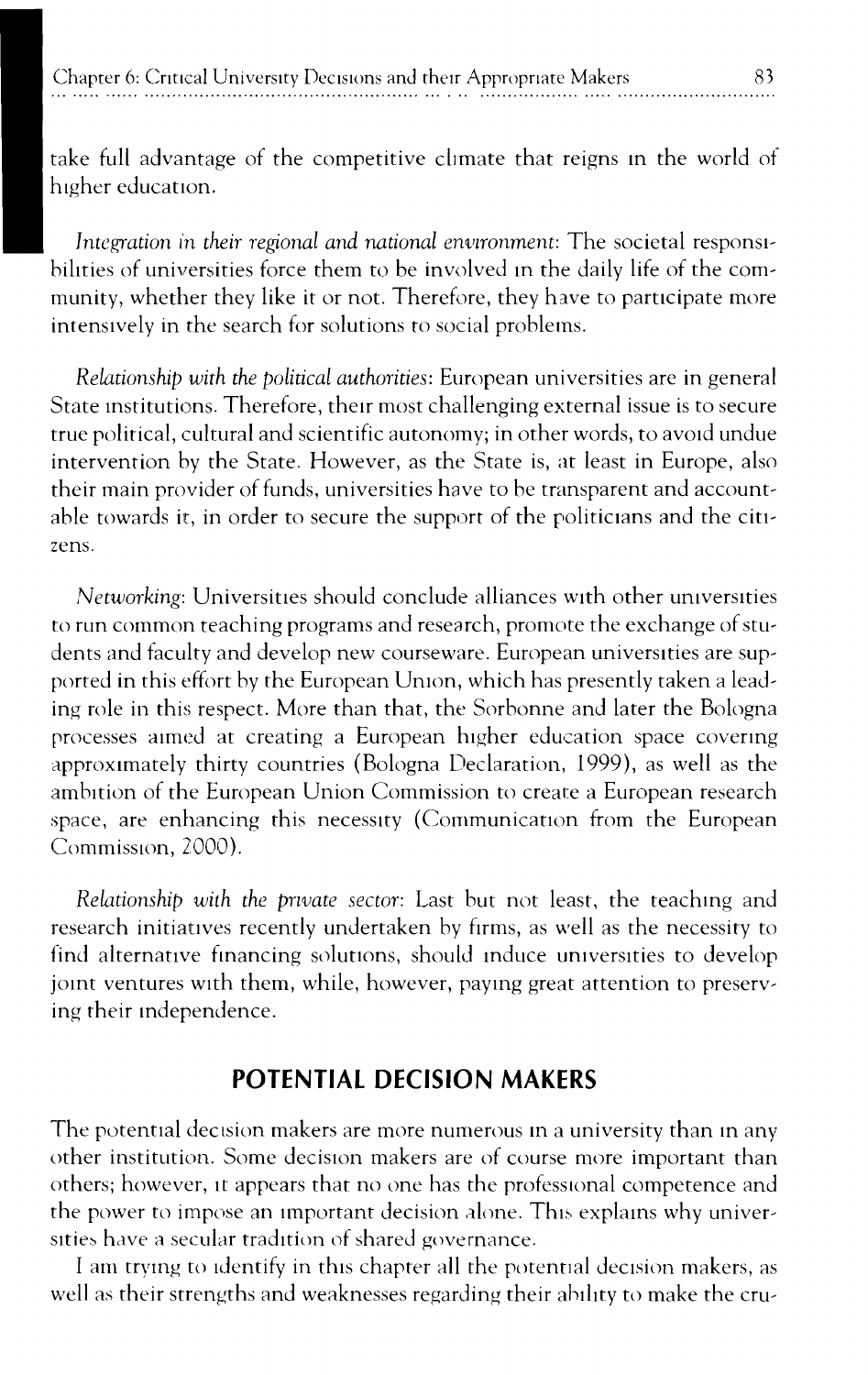cial decisions exposed above. Due to the extreme diversity that characterizes the European higher education sector, it is difficult to pay tribute to all the decision makers and decision-making bodies that are in place according to national, regional or local rules. I shall limit myself to proposing a schematic list of the different generic types of decision makers. In this way, I have identified nine specific leaders or bodies, two of them being clearly situated outside of the institution.

The students: The students may be considered as the "clients" of the institution, looking for a good education as a starting point for a good career. However, they are also stakeholders, as they spend most of their time within the institution and interact with it during the length of their studies. This specific relationship between the clients and their suppliers is a unique one, which is not to be found in any other supplier-client relationship. Moreover, in Europe too, students are increasingly invited to participate directly in the financing of their studies. It is, therefore, not only understandable, but also good policy, to involve them in the decision process. In particular, they should be made more responsible for planning their education and be able to participate in decisions regarding the quality of the education provided to them and the social environment within the institution. However, as students lack a general view and cannot have a sense of continuity for the university, they should not have any decision power regarding strategic issues.

The Faculty: Faculty have a key role to play as they empower all the accumulated knowledge within the institution. Therefore, their involvement in their professional activity and their commitment to the institution are crucial. However, faculty in their collective behavior have a tendency to be individualistic, self-centered and shortsighted, therefore, they should not have any decision power regarding strategic issues.

The Department's director and/or the department's college of faculty<sup>2</sup>: They clearly offer a high concentration of knowledge in their field; however, they have little overview of the institution and are very active in protecting the interests of their subdivision. This means that their views should be taken into account regarding new developments in their disciplines, but they should not play an important role in determining priorities.

The Faculty<sup>3</sup> (or School) dean (or Director) and/or College: Deans (or Directors), as well as a college of professors, are presently key players in the decision process, as they are at an intermediate level of the pyramid, not too near the

<sup>2.</sup> Any committee of professors at the department level

<sup>3 &</sup>quot;Faculty" in the European sense, meaning the main subdivision of a university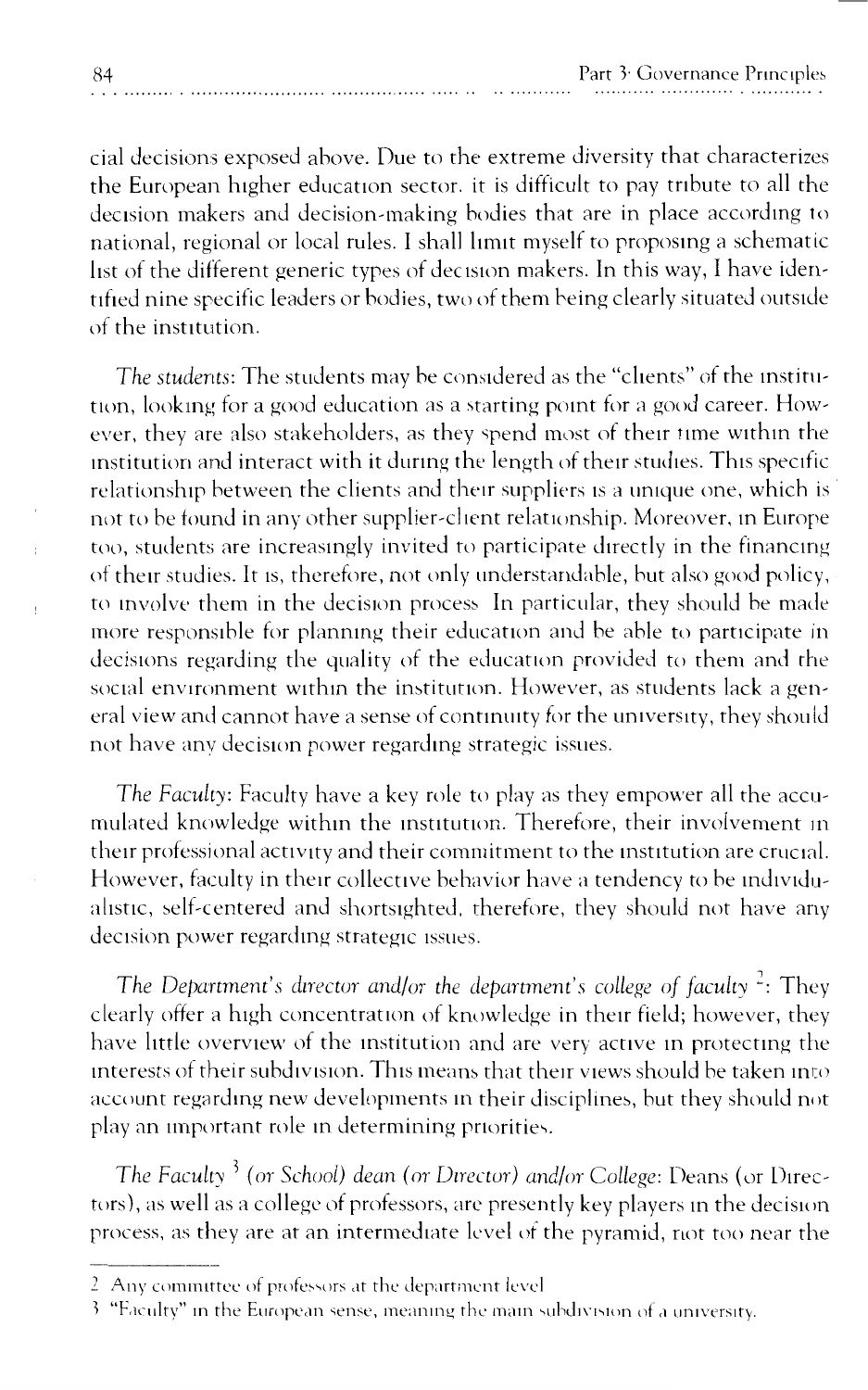eachers and researchers, but not too far also. However, it appears that they ind themselves generally too near to their colleagues and are themselves too nvolved to be able to participate actively in a dynamic university policy.

The presidential level<sup>4</sup>: The president and/or the presidential team is by definition the executive person or body responsible for making all the important executive decisions. However, at least in Europe, it is an illusion to believe that a president (or rector) can impose important decisions against the will of the faculties and departments, as well as of the academic staff, one reason being that there is such a high professional competence at these levels.

The senate<sup>5</sup>: It used to be the symbol of shared governance at a time when the number of faculty was small and there were few difficult decisions to make. It has become much too large today to have any positive influence, apart from ethical considerations regarding the profession.

A participation body at the Faculty (School) and/or University levels <sup>6</sup>: Such a body, bringing together faculty, researchers, students and administrative staff, can obviously be useful to facilitate the dialogue between the different stakeholders and discuss student questions. However, it is certainly not the right place to make important and forward-looking decisions, as it behaves more like a Parliament than an Executive.

An external board<sup>7</sup>: An external board bringing together excellent representatives of the regional community is capable of creating a good relationship between the university and its environment, helping the university to be responsive and supporting the leadership in difficult decisions. However, an external board may also be composed of mediocre persons, who may be tempted to take over the leadership of the institution or micro-manage it.

The State: Whatever the size and the political organization of the country (unitary or federalist), the State inevitably plays an important role. In Europe, it is certainly the main provider of funds and the main supervisor. Regarding this second role, the State can be supportive, encouraging or even helping the institution to fulfill its missions. However, the State can also introduce many unnecessary or contradictory constraints, which makes it even more difficult for universities to fulfill them.

<sup>4</sup> Rector, Vice-chancellor, president and team

<sup>5</sup> Defined here as the council to which all or most of the faculty belong

<sup>6</sup> With representatives of the main stakeholders.

<sup>7</sup> With a majority or a totality of external members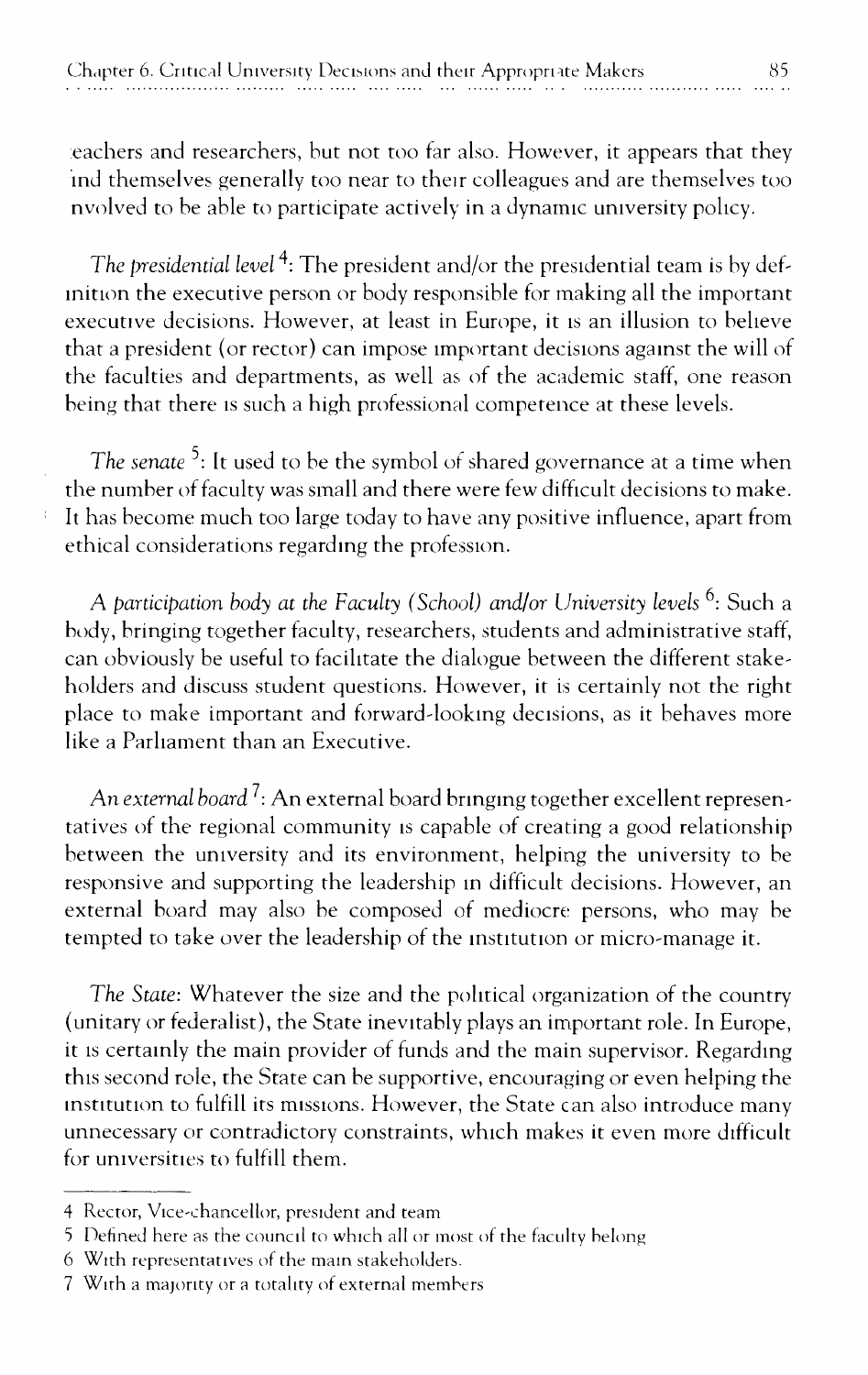### PRINCIPLES OF EFFECTIVE DECISION MAKING

Due to the great number and extreme diversity of the potential decision makers, it is crystal clear that a governance system, where the power to decide is shared more or less equally between all the potential decision makers, can only be cumbersome and slow and produce only small, incremental changes If we consider the high standard the European university sector has in general reached today, one cannot say that the system was really bad, even if it is poor for making decisions. This positive point is certainly due to the fact that important decisions, in particular the choice of research subjects and the content of courses, are taken continuously by the academic staff within the scope of their academic freedom. This situation looks like a symphony orchestra with one notable difference: faculty, like musicians, know what to play; however, in addition to that, faculty "write the music".

However, many observers of university life, including the participants in the first Glion colloquium (Hirsch, W. Z., & Weber, L. E., 1999), believe that the environment is now changing too rapidly and some external constraints. like the financial constraint, have become too strong to maintain the present decision process. Universities are seen as facing a dilemma: to make a greater effort in adapting their decision process according to the requirements of the epoch or to be condemned to become obsolete and replaced by other forms of higher education institutions.

The way to successfully improve university governance is straightforward: on the one hand, to secure or even improve the ability of faculty to be at the top in their research and to provide their students with up to date knowledge and, on the other hand, to make possibly difficult and unpopular decisions, which imply discontinuous changes, without destroying the faculty's potential creativity and commitment to the institution.

This dilemma is not unique to universities. It is also an acute challenge in private firms, though the bulk of professional competence is there located higher in the hierarchy. It is also a challenge in a holding company or a federal country: in both cases, it is important to clarify which decisions have to be made at the top of the organization and which should be made in the subsidiary companies or in the states (cantons).

Other papers in this volume develop what we can learn from the theory of business management to improve governance in a university. It appears to me quite useful for this contribution to extract a few basic principles from the economic theory of federalism.

Schematically, the economic theory of federalism teaches us that the optimal hierarchical level at which a decision should be made depends on four elements: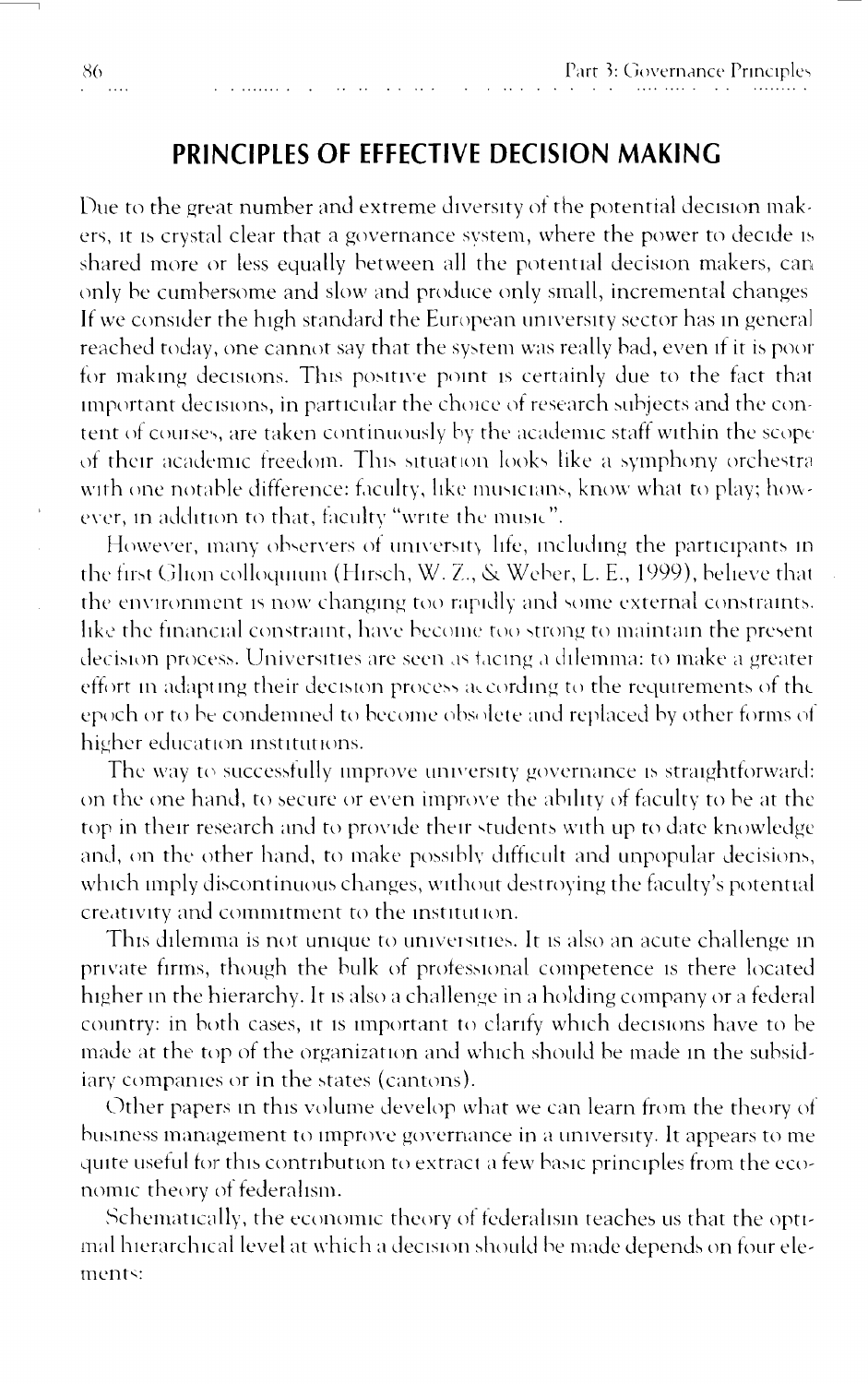- *The subsidiarity principle:* This principle states that all decisions should be made at the lowest level possible; in other words, the competence to make a decision should not be given to a higher ranked body if a lower one is perfectly able to make it. In a university, the justification of this principle is at least twofold. First, it helps to take into account diverse needs and constraints and it contributes to let people feel mvolved and responsible, which stimulates tneir creativity. In other words, tt prevents the appearance of bureaucratic uniformity. Second, tt promotes competition within the institution, which is favorable to mittatives for change and to a better use of the available means. Thts is principle is nevertheless constrained by the three following dimensions.
- *The realm of the consequences of a decision:* We have learned from economists that there is an externality when the beneftts (or costs) of a decision accrue not only to the members of the community that makes tt, but also to a broader community. When the possible positive or negative external effects of a decision are not taken into account, the decision is not optimal. In order to take these external effects mto account, it is necessary that all those who are concerned by the consequences of the decision participate in it or to make it at a higher hierarchical level, which permits to internalize these external effects.
- Search for economies of scale: Universities are "labor intensive". This means that a high proportion of their budget serves to finance salanes and that their total current expenses grow m lme with their output. Smce the beginning of the nmeties, most European umversities are financially hard-pressed, which forces them to do more with less money. Moreover, the ICT revolution offers hopefully great opportunities to decrease the unit cost of running research or teaching programs. However, great investments have to be made to explott this potential, which in turn requires setting up jomt ventures with other orgamzattons. Therefore, I foresee a tendency m favor of a greater concentration of efforts in order to better exploit these potential economies of scale.
- *Equal treatment of equals:* The negattve side effect of too much freedom of decision is that people on an equal position will be treated differently. European universities are in general very  $-1$  might say too  $$ sensitive to that question, in particular with regard to salaries and student admission and graduation. This is a cultural and political question. If there is a high preference for equality, the hierarchical level at which the rules must be conceived should be high, which provokes greater rigidities.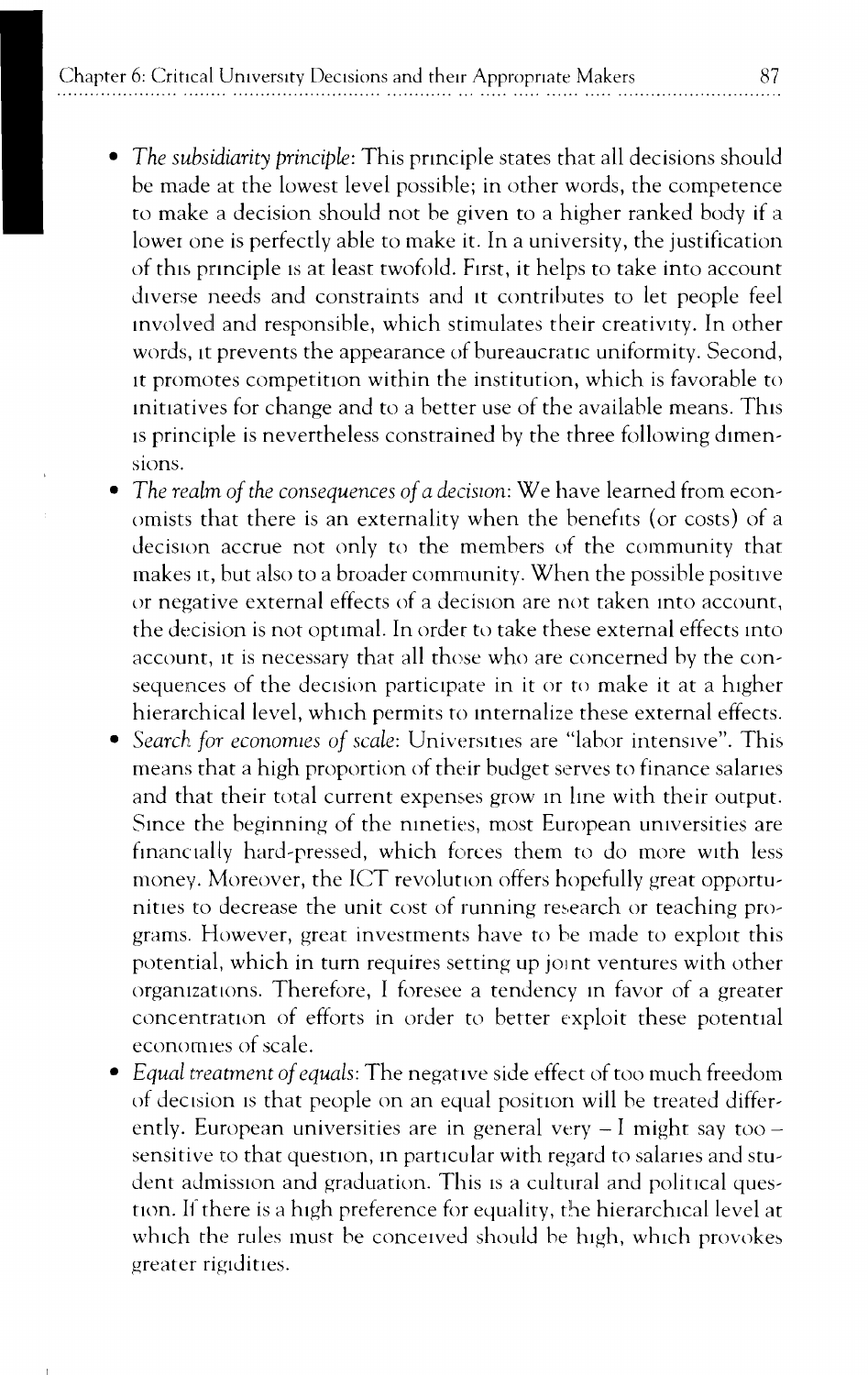What can we infer from these four principles drawn from the economic theory of federalism? The simplest way to reply is to state that, in principle, considering the subsidiarity principle, decisions should be made at the lowest possible level (Department, Faculty or School), as long as this is not in contradiction with the other three criteria, that is, as long as there are no wide ranging externalities, there is no potential for economies of scale and that this does not produce an unacceptable inequality of treatment. In other words, as there is a lot of professional competence at the level of faculty and researchers and a great potential enthusiasm at the level of students, universities should, much more than any other organization, give a lot of freedom to these stakeholders. This is the best environment within which to promote their creativity and to secure their commitment to the institution and to their activity.

However, such a completely decentralized decision process would neglect the other aspects of a good decision structure, which all plead for a more centralized or hierarchical decision process. I shall illustrate the necessity to take into account these other elements with a few examples.

First, many decisions (or non decisions) have external effects for the university. For example, the international recognition of the excellence of a research group has positive effects not only on the group itself, but also for the whole university: it improves the image of the university within the community and the business world; it attracts students and possibly firms into the area. If these positive external effects are neglected, this research group benefits from less financial support on the part of the institution than what it should have considering the external economies. The same is true if a research group or a department concludes an important teaching or research contract with a firm. On the contrary, if the university has no system of quality evaluation in place or does not follow up on a bad evaluation report, the poor professional quality of a subdivision or of a teaching program gives a bad image to the whole institution, which has certainly a negative impact on its funding. The quasi incapacity of a subdivision (Faculty or School) to fix priorities as well as posteriorities puts a heavy burden upon the whole institution, as scarce resources are frozen on activities that have lost their priority, at the cost of new projects.

Second, decentralized decisions cannot take into account and exploit potential economies of scale, which could be realized if the activity were to be run at a higher level. Today, it is for example obvious that it is more efficient to use one single computer software for student administration than to have each subdivision running a different one. At present, and increasingly in the future, there are important economies of scale to realize in developing tools or running activities at a higher level, the university level, or even at the level of a group of universities or jointly with other organizations. This is particularly true for promising long term projects like the development of a digital

88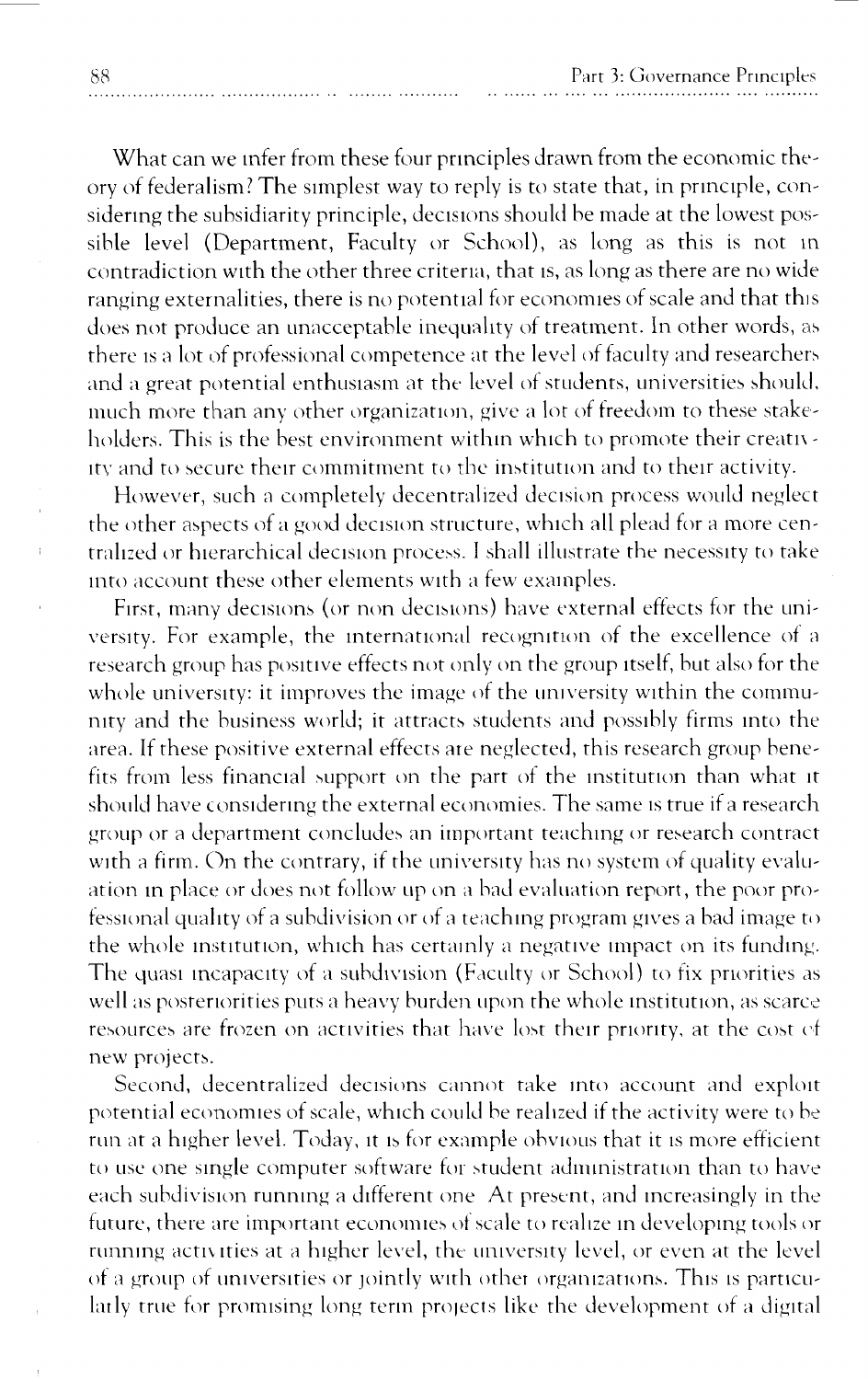library or of courseware. The new information technologies are going to modify significantly the cost function of many university activities.

Third, the equal treatment argument leads to two diametrically opposed conclusions according to the intensity of preference of the community for equality. On the one hand, the conflict of objectives with the subsidiarity principle is strong, if the community has a strong preference for equality: the latter requires more centralization and consequently greater bureaucratic rigidity, which is of great harm to the creativity and even the willingness of the faculty to involve themselves in the university goals. On the other hand, if the preference for equality is rather weak and the institution accepts a certain degree of unequal treatment, many rules or judgements can be set at a relatively decentralized level. As mentioned above, this question is critical for faculty salaries, student admission and graduation, as well as for the liberty given to the faculty to be involved in activities outside of the university. As there is a strong preference for equality in Europe, it is not surprising that many decisions are very bureaucratic and, to put it mildly, faculty are not encouraged to take too many initiatives outside of the university, apart from those which benefit the university directly.

## **THE IDEAL DISTRIBUTION OF RESPONSIBILITIES AMONG THE DIFFERENT DECISION MAKERS**

The above developments show that the ideal system of governance must allow for an adequate combination of decentralized and centralized decisions, the latter being replaceable by strongly coordinated decisions. I shall try in this chapter to propose which decision makers should be made responsible for taking the different crucial decisions. Basically, there are two possibilities to respond to this question: 1) take the different decision makers and examine which decisions they should be responsible for; 2) take the different decisions and see which decision maker is best able to make them. I shall follow the first approach, as it focuses the attention on the decision makers, which is more relevant than to put it on the decisions to make.

The following developments are schematic and more work should be done to deepen the role of each decision maker regarding each important decision. Moreover, this essay concentrates on the role each decision maker should have, without paying much attention to how the decision-making competencies should be shared between the different potential decision makers.

Previously, we identified very schematically who are the most important potential decision makers. We are going now to go through the same list and propose what should be their main area of competencies according to the criteria developed in the preceding section.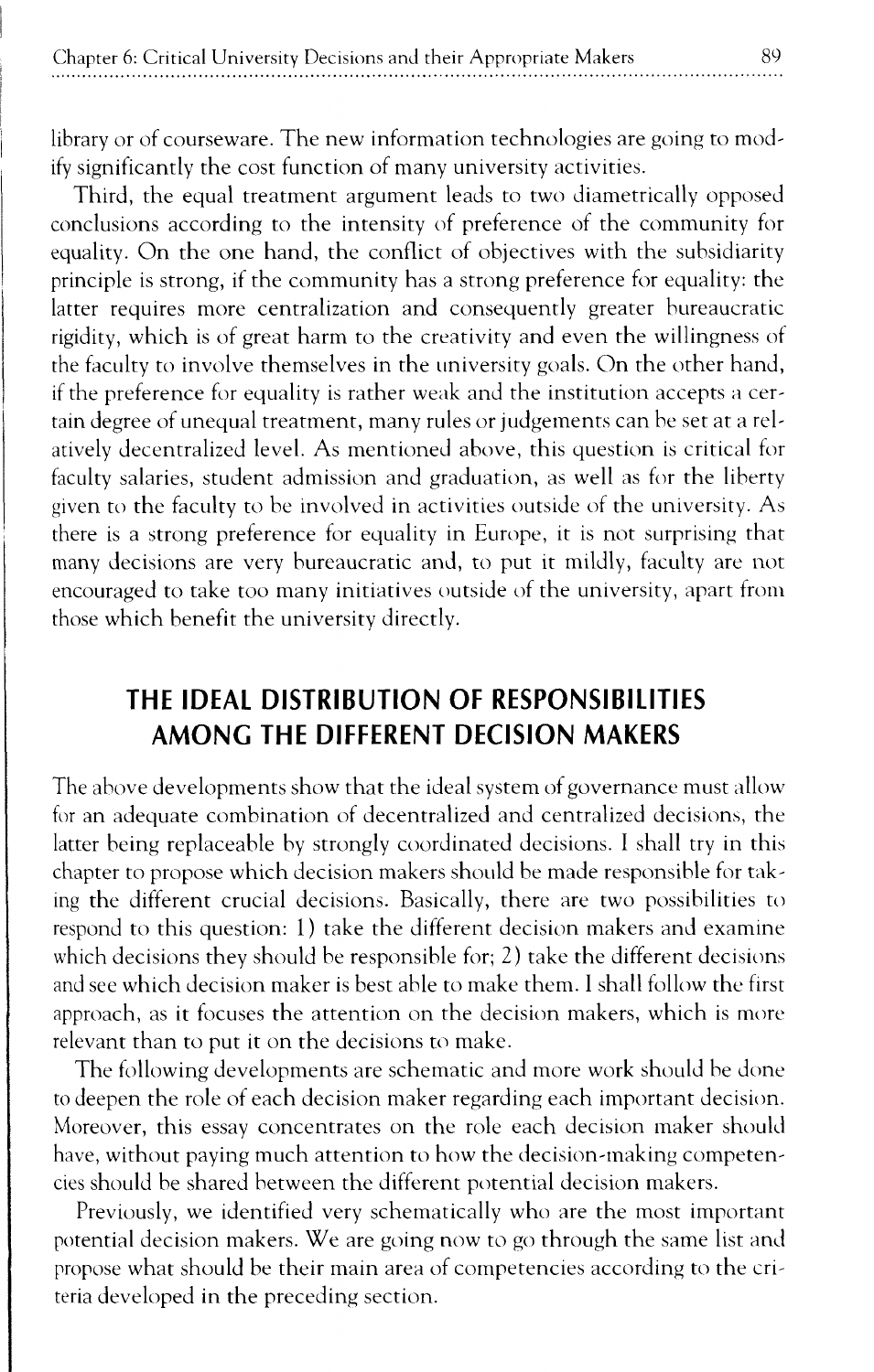*Students:* They should have a more important role in defining their educa~ tion and in participating in the improvement of all social aspects of the uni~ versity life. The former implies that they should be invited to evaluate the teachers and the coherence of the study programs and be offered to plan a greater part of their study program, including semesters taken in other univer~ sities, and be encouraged to do so. Regarding the latter, they should be more strongly involved in setting up and running all social aspects of university life (cultural and sport activities, food and lodging, grants and insurance, work opportunities on the campus, etc.).

*Faculty:* Faculty constitutes, as I mentioned above, the key human asset, as the members have the professional knowledge on which the quality of research and teaching depends. They should benefit from a working environ~ ment favorable to their creativity and commitment towards their students. However, they should not have a final say about strategic policy issues. They should have ample opportunities to express their views about the future devel~ opment of their discipline and propose the creation of new study programs or research areas, but they should not take part in the decision, as this would introduce a strong bias in favor of the status quo. However, if a faculty receives financial resources to support an activity that is no longer a priority, it should be let free to work for it, but should be invited to participate in the financing of the infrastructure. More precisely, faculty should mainly be:

- responsible for the content and methodology of teaching as long as the coherence of the program is assured;
- free to choose their research topics, but responsible for getting financial support, all the more so when this is not a priority of the univer~ sity;
- responsible for selecting, encouraging and training future researchers and teachers.

*Colleges of faculty at Department* or *Faculty (School) level:* The responsibilities given to any faculty committee arise from those which should be given to a faculty and entail more or less the same restrictions. It is obvious that a group of faculty belonging to the same discipline acts as a cartel, particularly inclined to defend its own interests without paying much attention to the interests of the whole organization. In addition to the competencies given to each of their members, colleges of faculty should:

- be made responsible for the coherence of study programs (in collabo~ ration with the students);
- $\bullet$  be invited to give their professional opinion when recruiting new faculty;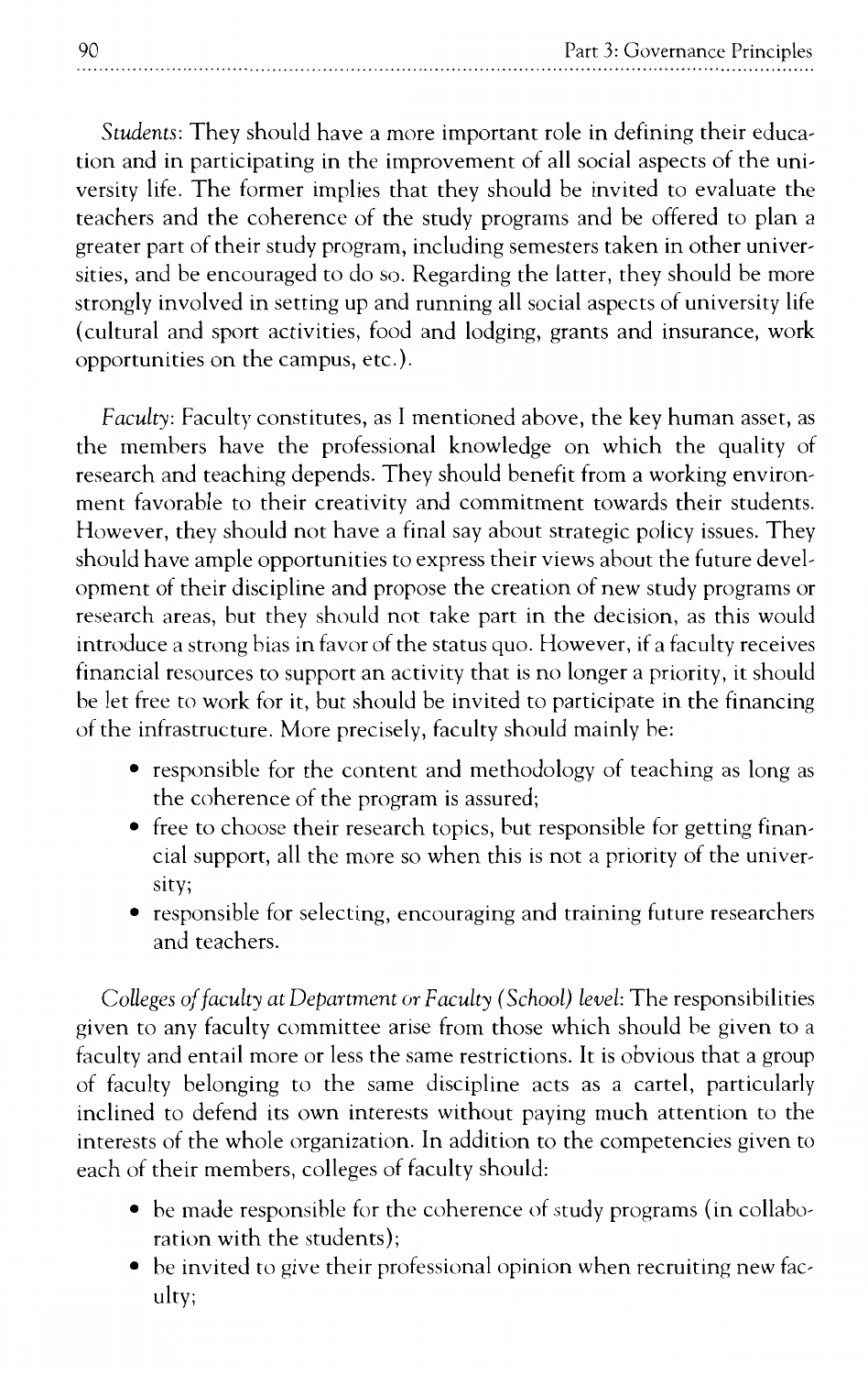- when requested, alert the university authorities about recent developments and trends in their disciplines;
- make proposals for new programs or structures, essentially in the framework of the preparation of the strategic plan.

*Deans (Faculty) or Directors (Schools): In most European universities, facul*ties or schools are the most important subdivisions. They hold an intermediate position between the university and the departments or institutes. In many respects, they allow for a compromise between the respect of the subsidiarity principle and the necessity to take into account the external effects, as well as the search for economies of scale and a reasonable equality of treatment. Therefore, if it is good policy to decentralize towards the faculty and the students most decisions concerning, for the former, what they bring to and, for the latter, what they can expect from the university, it is also good policy to involve Faculty (Schools) in the conception and application of policies. Looking at the world of business, one observes that some corporations are very centralized and decide most policies at headquarters, whereas others are organized as holding companies, where each member company has a broad degree of freedom. There is no single right solution as such. For companies, the right solution depends mainly on the type of business they are in, the size of the company and of each of its member firms, as well as on "the spirit of the day". In universities, the degree of decentralization towards faculties should also depend on the type of university (full, universal university or specialized one?) and on its size (5 000 or 100 000 students?). In deciding the executive competencies to give to Deans (Directors), one should have clearly in mind that if the subsidiarity principle pleads in favor of a strong decentralization towards these important university subdivisions, faculties (schools) are also the source of important externalities and the search for economies of scale pleads for increasingly greater organizations. Moreover, Deans (Directors) are so near the faculty that they can easily be their hostages, which would once again create a bias in favor of the *status quo.* 

Whatever the level of decentralization, Deans (Directors) should he made responsible for the management of the subdivision regarding teaching and research. In particular, they should:

- contribute to setting the priorities at the university level;
- implement the broadly defined priorities set by the university;
- set the criteria of promotion for the study programs;
- be responsible for the functioning of the subdivision (coherence of programs, involvement of faculty in university activities, disciplinary questions, etc.).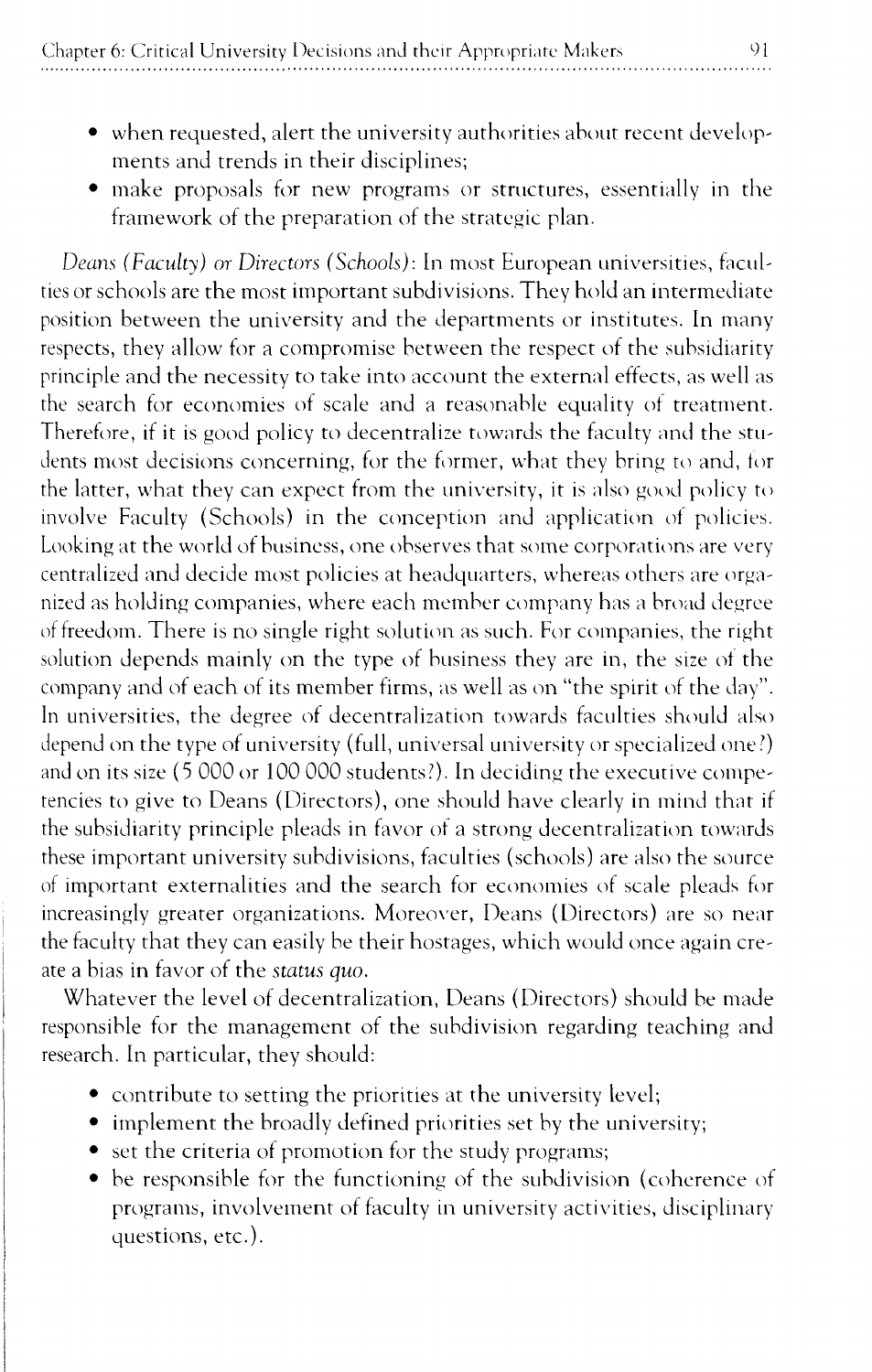*The President and team:* The President (and team) should obviously be the executive leader of the institution and therefore make all the strategic decisions. However, the preparation of decisions and their implementation should be, at least partly, delegated. For example, faculty, deans and colleges of faculty should be invited to analyze future developments in the scientific disciplines and future education needs. The elaboration of the strategic plan should also be a collective and iterative process. Moreover, many decisions have to be implemented by faculties, schools or departments. However, the President should be free to make the final decision on the basis of the documents prepared collectively. Other papers in this volume comment on how the President can make decisions. I just want to stress that it is useless to have the competence to decide, if one does not have the power to impose one's decisions; therefore, the question of how to implement decisions is to me the greatest challenge for the improvement of university governance. I personally believe that the president should use as much as possible incentives and disincentives, mainly financial, and avoid as much as possible to impose views by rules.

*Senate:* It is obvious that any assembly of faculty, as we still have them in many European universities, is incapable of making executive decisions. They nevertheless serve to discuss questions of general interest, among others, questions of ethics.

*Participation bodies:* Committees with representation from all the stakeholders within the university (students, researchers, faculty and administrative staff), as we have them in some European universities at the level of the university and/or the faculty (school), should be given ample opportunities to comment and make proposals regarding student affairs and general welfare within the university. However, they should not have any executive decision power, as they have a strong tendency to spend a lot of time on questions that have not a great priority, which slows down the decision process enormously.

*External Boards:* Thanks to their intermediate position between the community, the State and the University, external boards can be useful to encourage the President to make changes and to support action. To prevent them behaving like a discussion club, they should be given real competencies, like adopting the strategic plan, the budget, the creation or suppression of subdivisions and programs, the construction of new buildings, as well as to nominate professors or elect the rector.

*The State:* As long as the State supplies the majority of the financial resources, it should have an important supervisory role, encouraging the institution to be accountable. However, the State should not have any decision